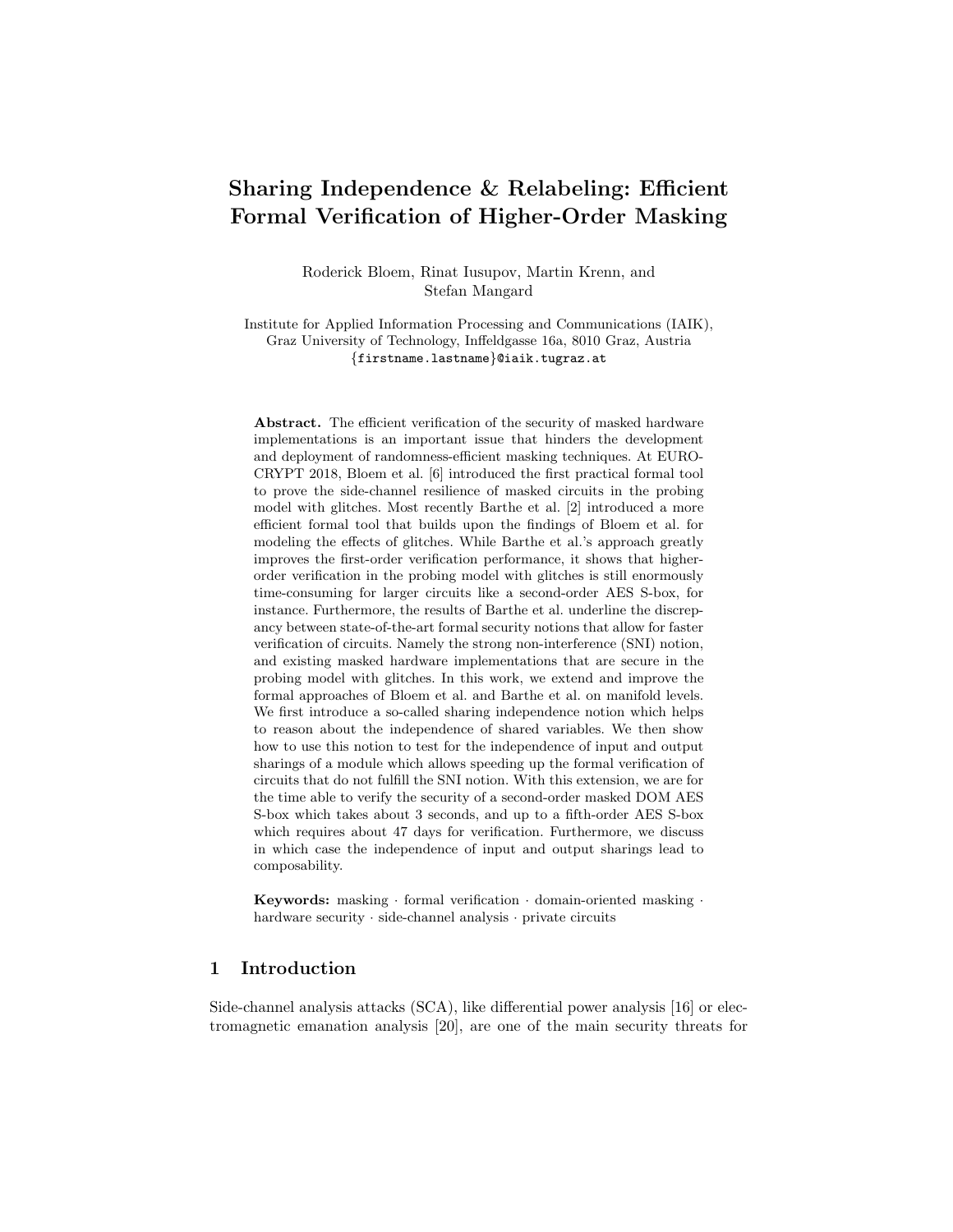security-critical embedded devices. Masking has proven to be a very effective and scalable countermeasure against SCA for hardware implementations. Extensive research over the last 20 years has led to a broad variety of masking schemes and protected hardware implementations [3, 11–13, 18, 21]. The efficient and secure implementation of masked implementation, however, has also proven to be a difficult task in which flaws are easily overseen. Such flaws can be either introduced by designers of masked hardware implementations themselves, but also by the automated processes of a digital design flow (like synthesis or place-and-route) which can diminish the SCA resistance. These issues make verification of masked implementation before production and deployment inevitable.

Bloem et al. [6] introduced a formal verification approach suitable for hardware implementations that proves the security in the so-called probing model of Ishai et al. [14] under consideration of glitches. With their approach, Boolean masked hardware implementations can be formally proven directly on the netlist of a circuit which was demonstrated (among other examples) for a first-order AES S-box. The formal verification of larger circuits and for higher protection orders, however, is quite time-consuming. The verification of the first-order masked AES S-box required up to 10 hours, for instance.

One very promising approach to speed up the formal verification of masked implementations was originally introduced by Barthe et al. [1] for masked software implementations. Barthe et al. introduced the notion of strong noninterference (SNI) which allows splitting the verification of larger masked software implementations into smaller parts (composability).While the verification performance is increased enormously, the drawback of this approach is the strong requirements on the masked implementations regarding randomness usage to reach this SNI property.

Over the last years, SNI has been extensively researched and used to prove masked software implementations and schemes. The SNI approach has been extended by Faust et al. [10] to also cover the specifics of hardware implementations, and thus models signal timing effects like glitches in a similar way as the approach of Bloem et al. [6]. However, the SNI extension to hardware inherits its strong requirements about randomness usage and does not work for the most randomness efficient masking schemes despite security in the probing model with glitches.

Very recently, Barthe et al. [2] introduced an efficient tool to prove the security of masked hardware implementations using different leakage models including SNI. While Barthe et al.'s tool is already very fast for first-order (e.g., an AES S-box is verified within seconds instead of hours), still higher-order verification of larger circuits like the AES S-box does not finish within reasonable time. Furthermore, the verification results of Barthe et al. show that there is a practically noticeable formal gap between probing security with glitches and the non-interference (NI) based security. This was also shown by Faust et al. [10] on the example of the threshold implementations masking scheme [18].

**Our contribution.** We first demonstrate that the (strong) non-interference notion is indeed too strong, even for less specific masking schemes than threshold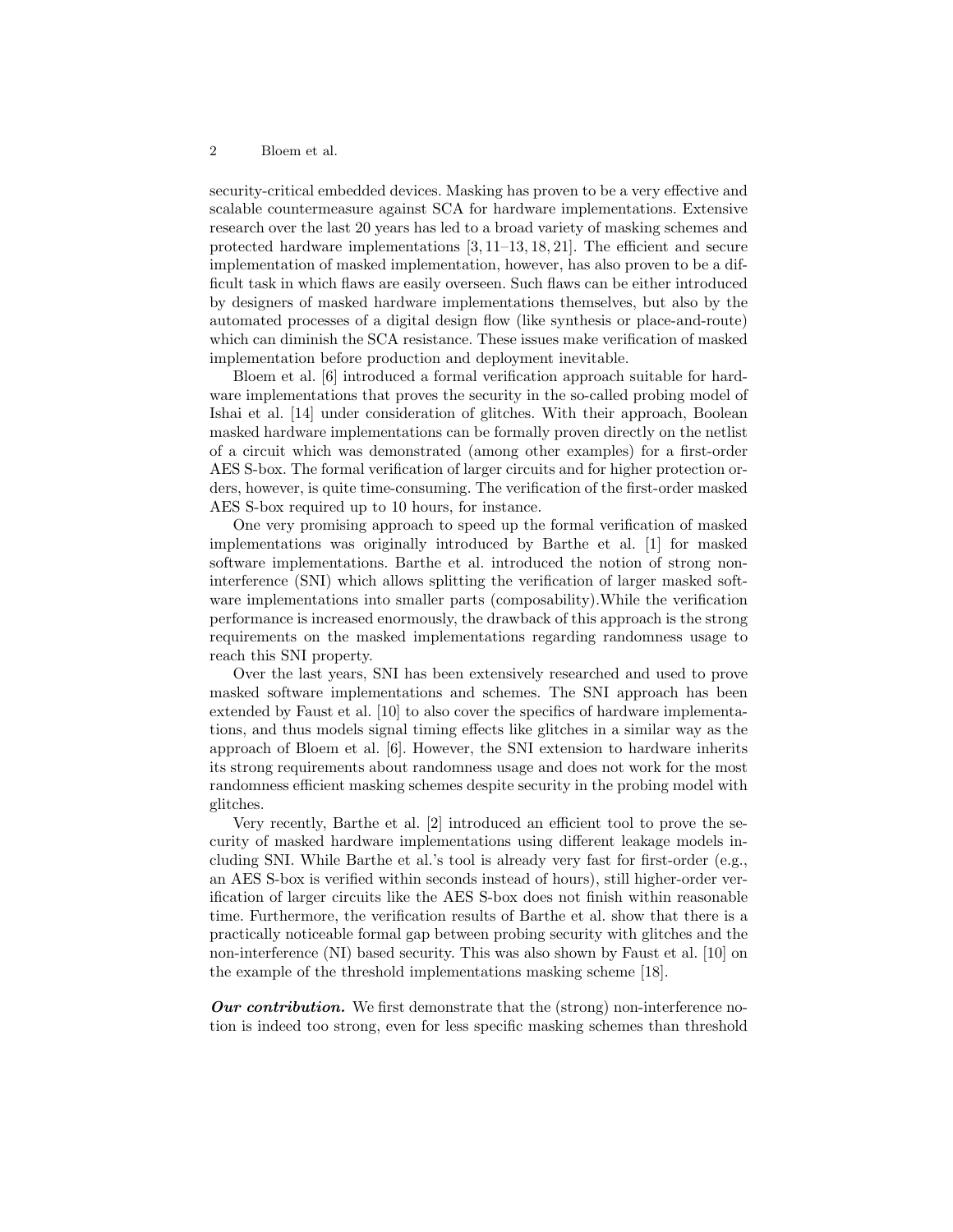implementations, but also for  $d+1$  masking schemes like the domain-oriented masking scheme (DOM) [13] or the consolidating masking scheme [21]. For this purpose, we first introduce an alternative notion that allows proving the independence of sharings in the probing model with glitches. When this sharing independence notion is proven for the input and output sharings of a module, it follows that the outputs can be treated as independent circuit inputs (relabeling). Relabeling of sharings allows for tremendous verification speedups, as we demonstrate by the tool of Bloem et al. [6] and Barthe et al. [2], while still allowing to prove more general circuits than by SNI. With relabeling, we reduce the verification time of the first-order DOM AES S-box from 80 hours to 10 minutes in the tool of Bloem et al. [6]. Relabeling allows us for the first time to successfully prove the security of the generic DOM AES S-box for secondorder probing security with the tool of Barthe et al. [2] which before did not finish within reasonable verification time (experiment stopped after two weeks). Furthermore, we show verification results for the DOM AES S-box design up to order five. We also note that this relabeling technique is independent of the used tool since it allows preprocessing of the circuit such that its logic-depth becomes lower.

Finally, we also argue that composability of circuits can be proven with our independence notion. While the independence of a module's inputs and outputs does not directly lead to composability of the module in the higher-order case as in SNI, it still allows arguing composability for circuits which do not feed-forward the module's inputs. Meaning that any module is composable if its outputs are independent of its inputs and the module's inputs are not connected to any other module (with nonindependent outputs), as it is e.g., the case for the S-box layer of the AES. This is a circumstance that is intuitively already leveraged in many masked hardware implementations works to reason about the probing security over multiple rounds by demonstrating the security of separate parts. With the notion of sharing independence, we now have a formal argument for the correctness of this practice without relying on the strong formal requirements of SNI.

# 2 Preliminaries

Masking was introduced as a countermeasure against side-channel analysis (SCA) and has been extensively researched over the last almost 20 years. The idea of masking is to counteract SCA attacks by randomizing the representation of security-sensitive data to make physical side-channel information, like power consumption or electromagnetic emanation, statistically independent (Definition 1) from the processed data.

Definition 1 (Statistical independence) Let A, B, and Q be sets of Boolean variables and let  $f: 2^A \times 2^B \to 2^Q$ . We say that f is statistically independent of A if for all  $q \in Q$  there is a t such that for all  $a \in A$  we have  $|\{b \mid f(a, b) = q\}| = t$ .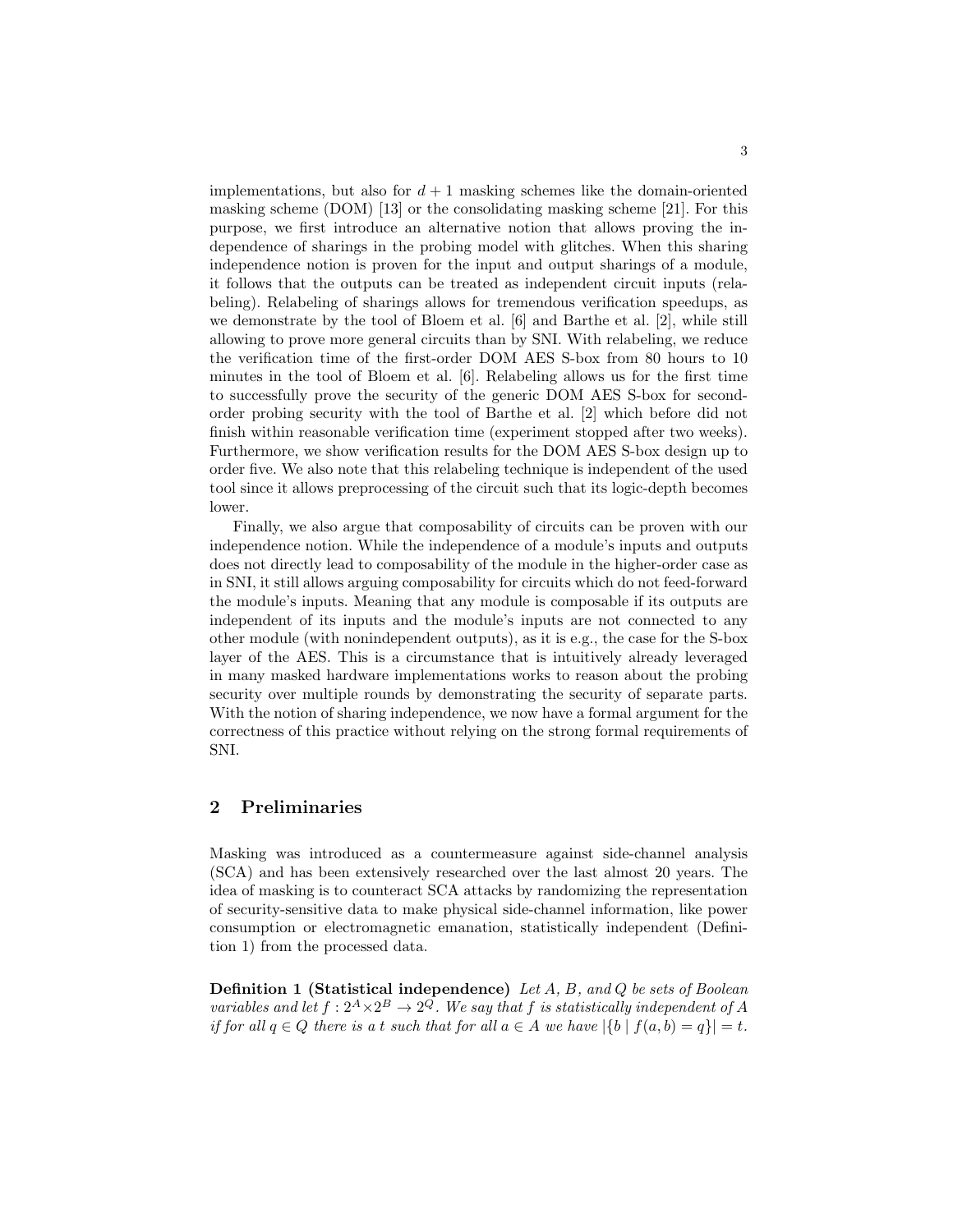To achieve statistical independence the security-sensitive data is split into a vector of uniformly random shares, which only when combined again result in the original data. A variable  $a$ , for example, is represented as a vector of shares (called sharing)  $\mathbf{a} = \{a_1, a_2, \ldots a_n\}$  containing n random shares. We consider Boolean masking in which the sharing function is the exclusive-or (XOR) of all shares such that (although the shares are produced randomly) the relation  $a_1 \oplus a_2 \oplus \cdots \oplus a_n = a$  is always fulfilled.

**Definition 2 (Sharing)** A sharing **a** of variable a is a vector with the elements denoted  $\{a_1, a_2, ..., a_n\}$  s.t.  $a = a_1 \oplus a_2 \oplus ... \oplus a_n$ , and any subset of up to d elements of  $\boldsymbol{a}$  is statistically independent of the sharing value  $\boldsymbol{a}$ .

The number of shares  $n$  is a function of the targeted protection order  $d$  of masked circuit. For the sake of simplicity we assume in the remainder of this work that  $n = d+1$  which is the minimum number of shares to achieve  $d<sup>th</sup>$ -order security in the probing model of Ishai et al. [14] has become the defacto standard model for the security evaluation of masked circuits.

We define a circuit  $C = (\mathcal{G}, \mathcal{W}, R, f, \mathcal{I})$ , where  $(\mathcal{G}, \mathcal{W})$  is an acyclic directed graph with vertices  $\mathcal{G}$  (gates) and edges  $\mathcal{W} \subseteq \mathcal{G} \times \mathcal{G}$  (wires). Gates with indegree zero are called inputs I, gates with outdegree zero are called outputs  $O. R \subseteq \mathcal{G}$ is a set of registers, f is a function that associates with any gate  $g \in \mathcal{G} \setminus I$ .

**Definition 3 (Secure probes)** Let C be a circuit,  $P = \{p_1, ..., p_d\}$  be a set of probes in C, and  $f : \mathbb{B}^d \to \mathbb{B}$  be a function of d probes. P is secure if every  $f(P)$ is statistically independent of any sharing value in C.

Definition 4 (d-th order probing security) Let  $C$  be a circuit.  $C$  is dprobing secure if any tuple P of up to d probes is secure.

According to this definition, the shared variable  $a$  is securely stored in the share vector **a** containing  $d+1$  shares because a probing attacker cannot collect all shares of  $\alpha$  with just  $\alpha$  probes. A securely masked circuit thus keeps the shares of a separated at all times.

Fourier expansion. The approach of Bloem et al. [6] expresses the security of a circuit in the probing model by relying on the so-called Fourier expansion of Boolean functions.

Definition 5 (Fourier expansion [19]) A Boolean function  $f: \{-1,1\}^n \to$  ${-1,1}$  can be uniquely expressed as a multilinear polynomial in the n-tuple of variables  $A = (a_1, a_2, \ldots, a_n)$  with  $a_i \in \{\pm 1\}$ , i.e., the multilinear polynomial of f is a linear combination of monomials, called Fourier characters, of the form  $\chi_T(A) = \prod_{a_i \in T} a_i$  for every subset  $T \subseteq A$ . The coefficient of  $\chi_T \in \mathbb{Q}$  is called the Fourier coefficient  $\widehat{f}(T)$  of the subset T. Thus we have the Fourier representation of  $f$ :

$$
f(A) = \sum_{T \subseteq A} \hat{f}(T) \chi_T(A) = \sum_{T \subseteq A} \hat{f}(T) \prod_{a_i \in T} a_i.
$$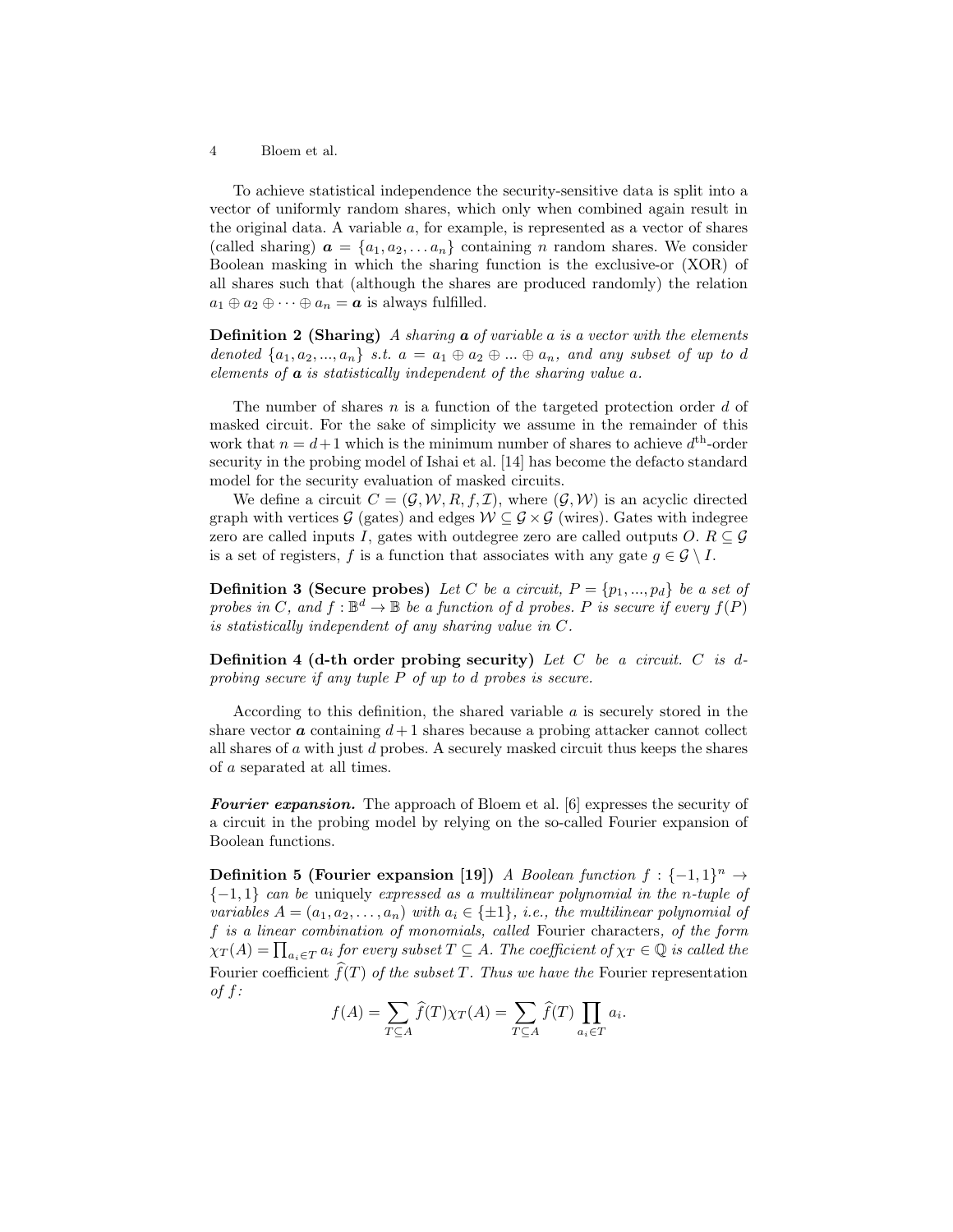The statistical dependence (Definition 1) of a function can be directly read from its Fourier expansion using the following lemma.

Lemma 6 (Xiao-Massey [24]) A Boolean function  $f: \{-1,1\}^n \to \{-1,1\}$  is statistically independent of a set of variables  $A' \subseteq A$  iff  $\forall T \subseteq A'$  it holds that if  $T \neq \emptyset$  then  $f(T) = 0$ .

(Strong) Noninterference. There also exists other definitions for the security of masked circuits. One of these notions is called non-interference (NI) which implies probing security but allows for simulation-based proofs (for more details we refer the interested reader to [1]).

Definition 7 ( $d^{\text{th}}$ -order Non-interference [1]) A circuit is d-noninterfering  $(d-NI)$  iff for  $t_i$  probes on the circuit's internal signals, and  $t_o$  probes on its outputs with  $t_i + t_o \leq d$ , all probes can be simulated with  $t_i + t_o$  shares per shared input variable.

Barthe et al. [1] also define a more demanding security notion called strong non-interference (SNI). The SNI notion requires that the order for the NI resistance of a circuit only depends on the number of probes that are placed inside the circuit but not on the probes at the output of the circuit. Thereby a separation of the shared input variables and the shared output variables is achieved by adding fresh randomness.

Definition 8 ( $d^{\text{th}}$ -order Strong Noninterference [1]) A circuit is d-strong noninterfering (d-SNI) iff for  $t_i$  probes on the circuit's internal signals, and  $t_o$ probes on its outputs with  $t_i + t_o \leq d$ , all probes can be simulated with only  $t_i$ shares per each shared input.

Since SNI implies also NI, which ensures that at most one share per variable is combined within the circuit (even for masking schemes that use more than  $d + 1$  shares), any circuit that fulfills SNI can serve as input of an NI circuit without compromising (interfering with) its security. Thus this SNI notion allows verifying the security of the whole circuit by performing verification of smaller and independently verifiable parts of the circuit. The SNI notion is thus often referred to as composability notion.

In the next section, we first demonstrate that the NI and the SNI notion are more demanding than actually required by the probing model or a more intuitive form of composability, respectively. We analyze differences and show examples for masked hardware implementations. We then suggest a less restrictive notion based on probing security and on our notion of sharing independence which allows us to speed up the formal verification by proving circuit parts to be independent of its inputs. Our approach, however, does not in all cases allow for independent verification of circuit parts as with SNI, but allows disconnecting parts of the circuit, and thus to lower the maximum logic depth which makes verification much faster as we will demonstrate subsequently.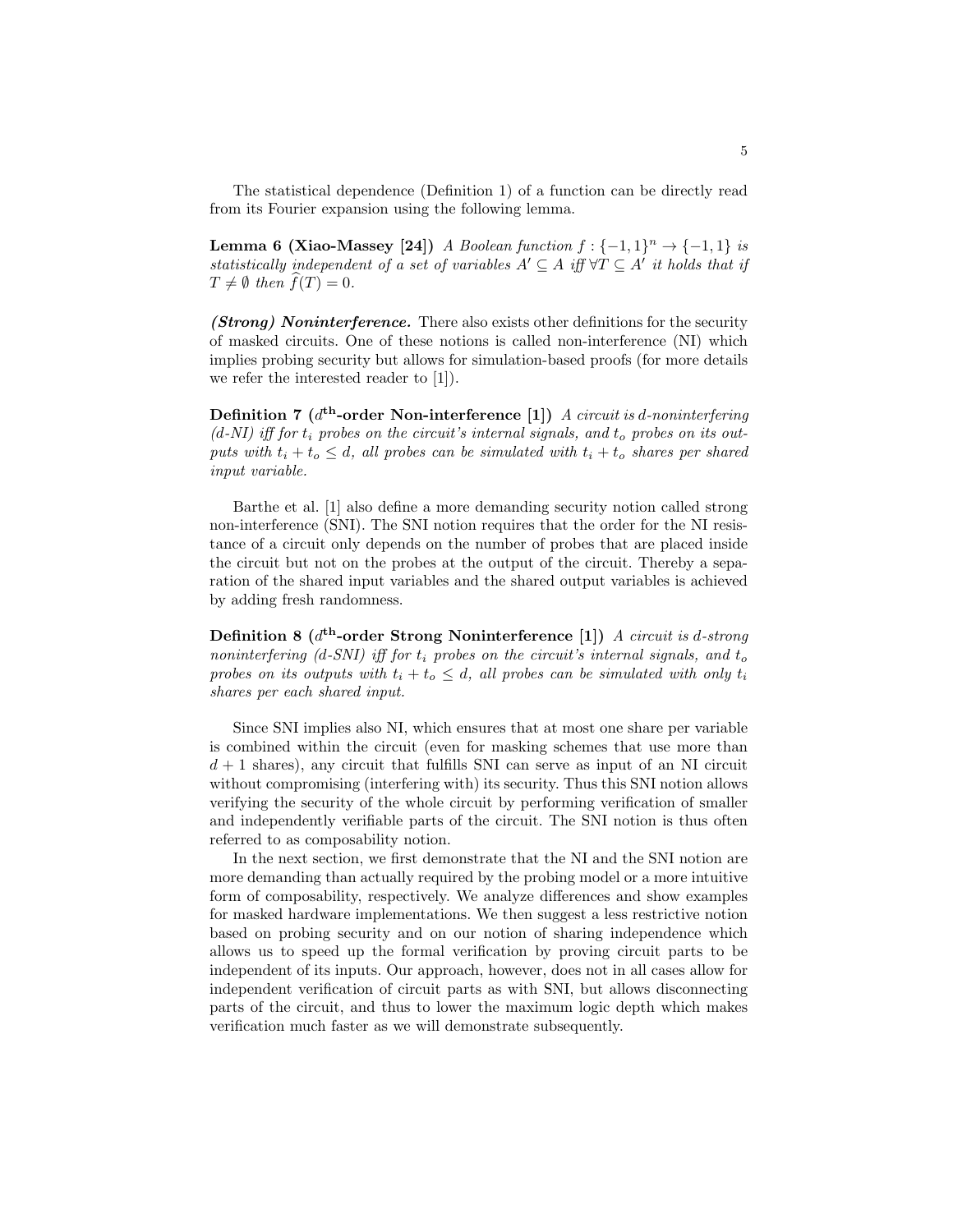

Fig. 1. Example for a first-order probing secure (black parts only) and a composable (when including the red parts) circuit that is neither NI nor SNI

### 3 Independence and Composability in the Probing Model

Informally speaking, composability refers to a property of a masked circuit module that makes its outputs independent of its inputs and intermediate values by using freshly generated randomness. Composability thus allows neglecting these composable modules from the verification of the overall circuit. The SNI based composability notion by Barthe et al. [1] builds on the notion of NI. While circuits that fulfill the NI notion are secure in the probing model, not all circuits that are probing secure are also NI which was, e.g., demonstrated by Faust et al. [10] for threshold implementations that use more than the minimum number of  $d+1$  shares. We first show that NI is too demanding even for masking schemes that use  $d+1$  shares.

As an example, we consider the first-order masked circuit in Figure 1 that calculates  $ab \oplus c$  in shared form. Up to the beginning of the red circuit parts, the circuit can be expressed by following equations where the parentheses denote the order of the operations as enforced by the registers.

$$
q_1 = (a_1b_1) \oplus (a_1b_2 \oplus c_1)
$$
  
\n
$$
q_2 = (a_2b_2) \oplus (a_2b_1 \oplus c_2)
$$
\n(1)

This example circuit is first-order probing secure when considering all input variables to be independently shared, as can be verified by using the tool of Bloem et al. [6], for instance. However, the circuit is not NI according to Definition 7 because when considering an attacker that places a probe at the output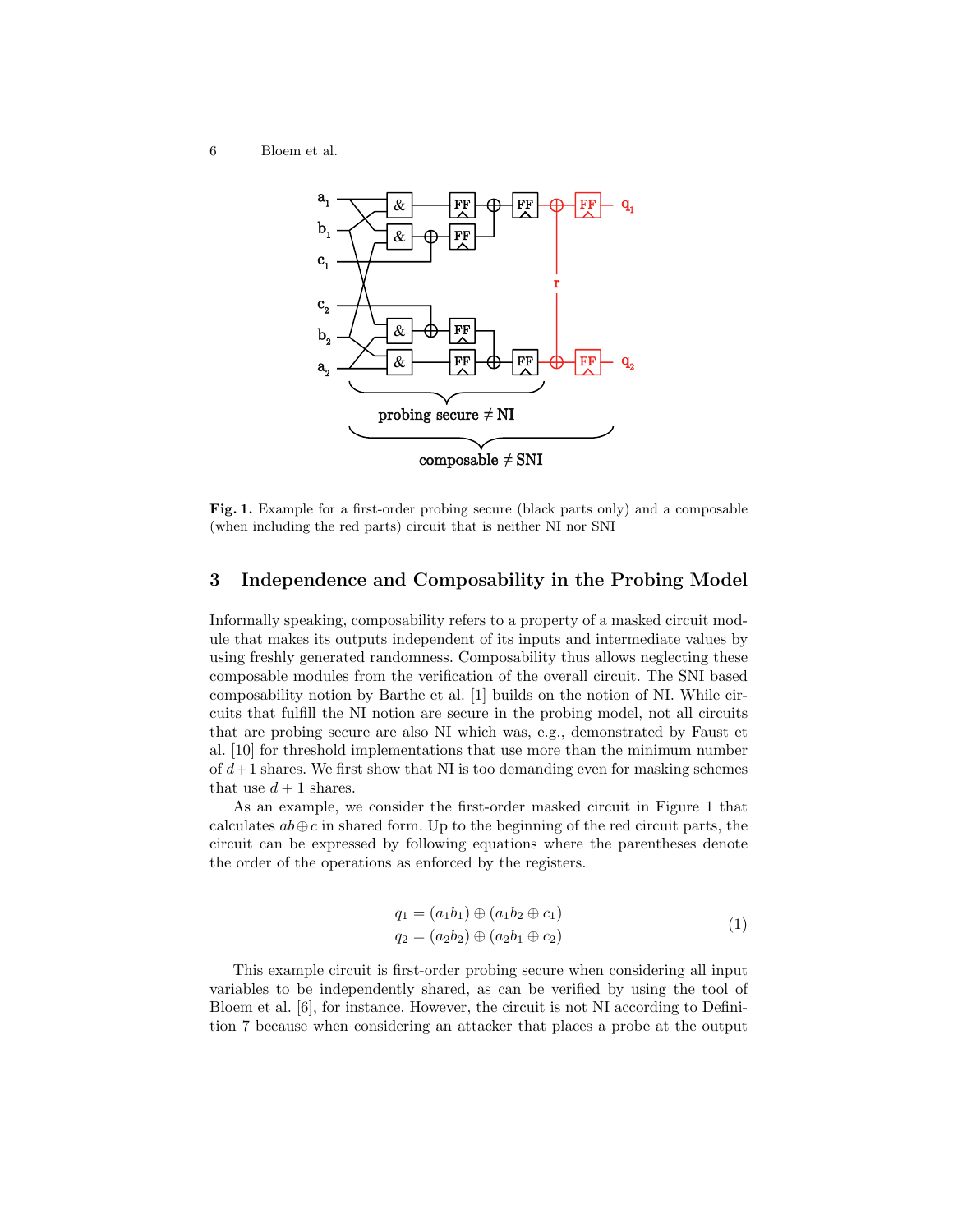$q_1$  or  $q_2$ , the wire cannot be simulated with only one share of each variable since  $b_1$  and  $b_2$  are always both required to calculate the outputs (see Equation 1). Because the circuit does not fulfill the NI notion, it also does not achieve the SNI notion for composability.

Composability. The circuit is so far indeed not composable because even a (by itself harmless) linear combination with one share of  $c$  could destroy the probing security. For example, if  $q_1$  would be fed into a circuit that adds  $c_1$  to the signal, the resulting equation would be  $(a_1b_1 \oplus a_1b_2)$  which would violate the probing security by bringing both shares of b together. However, by extending the circuit with the red circuitry in Figure 1, a fresh random share (mask)  $r$  is added to the output of the circuit. This random share leads to a remasking of the output shares, thus making the output shares statistically independent of the input shares (from a masking perspective) as long as  $q_0$  and  $q_1$  are never combined inside the circuit.

Informally speaking, the shared output of the circuit has the same properties as assumed for the inputs of the circuit, namely the outputs are securely and independently shared from the other inputs as we will demonstrate later in this section. If we again consider a combination of the output of  $q_1$  with  $c_1$  in an adjacent circuit (or any share of the input variables), the security is not violated in this case. The circuit can be fed into any other first-order probing secure circuit that even takes the shares of  $a, b$  and  $c$  (apart from  $r$ , which is assumed to be only used inside the circuit) as input without violating its security. In this sense, the circuit achieves some form of separation of input and output sharings which is, however, strictly weaker and less demanding than the SNI composability notion.

To formally express composability in the probing model, we first formalize what independence of two shared variables in the probing model means which can be easily extended to any number of variables.

Definition 9 (Order-d sharing independence) Two sharings **a** and **b** are order-d independently shared (or d-probing independent) if any arbitrary circuit, taking at most d shares of **a** and d shares of **b** as inputs, is first-order  $(d = 1)$ probing secure.

As an example how this notion would be checked, consider the two independent sharings of the input variables  $a = \{a_1, a_2\}$  and  $b = \{b_1, b_2\}$ . The sharing independence is given by the fact that each possible combination of shares  $(\{a_1, a_2, b_1, b_2, a_1b_1, a_1b_2, a_2b_1, a_2b_2\})$  does not contain both shares of a or b. If on the other hand, we consider the sharing independence of  $a$  with itself, this would result in  $\{a_1, a_2, a_1 a_2, a_2 a_1\}$ , which contains the insecure combinations  $a_1a_2$  and  $a_2a_1$ .

Definition 10 (Composable module) A subcircuit whose output sharings are d-probing independent from the inputs is a composable module.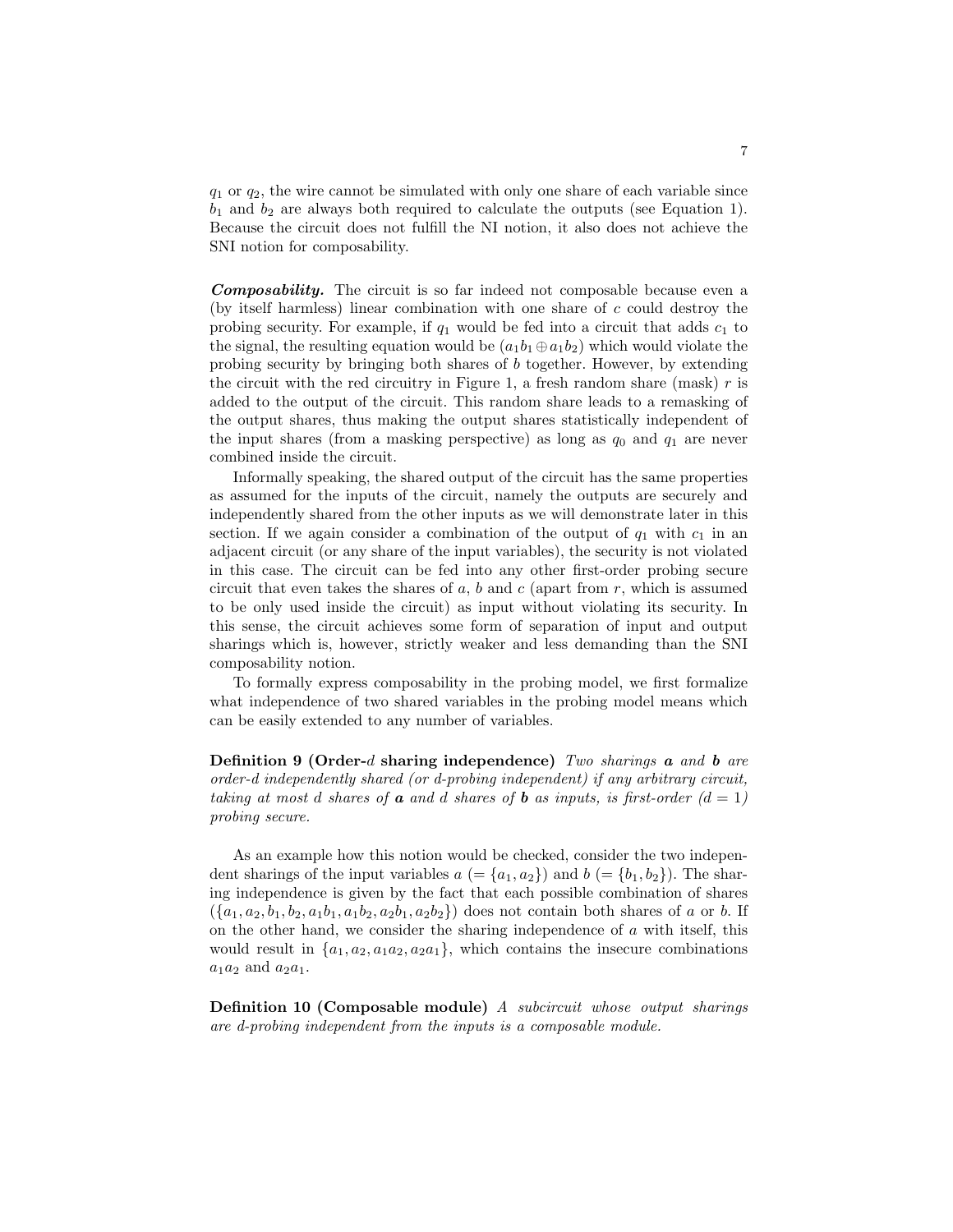Based on the definition of sharing independence, we can define first-order composability as the independence of the input sharings of a module and its output sharings. To break the probing security of the output sharing of a composable module it always requires to bring all output shares together. A combination with any shares from the module's inputs (and for this reason also with any other sharings in the circuit) that by itself is probing secure cannot create a flaw. Since a first-order attacker is bound to one probe and the module itself is secure, it follows that the attacker cannot leverage from the modules internal signals and we can thus treat any first-order secure module with independent sharings as a composable module. Please note, that composability for the higher-order case does not directly follow from a separation of input and output sharings of a module.

As a very simple example for a first-order composable circuit, we consider the circuit depicted in Figure 2 which just takes a shared variable  $a$  as input, performs a resharing with  $r$ , and ensures that no glitches propagate by using registers. This circuit is securely remasked and can thus be composed with any other probing secure circuit under the assumption that the random variable  $r$  is fresh and only used for resharing inside this circuit in Figure 2. As a result, even every combination with the input shares  $a_1$  and  $a_2$  (that when considered on their own are first-order probing secure) at the outputs of the circuit  $(a_1 \oplus r...$ or  $a_2 \oplus r...$ ) do not create an insecure circuit. For example, adding  $a_2$  to the first output results in the equation  $(a_1 \oplus r) \oplus a_2$  which is again first order probing secure because an attacker probing this signals, does not know r.

Connections to SNI. The sharing independence of inputs and outputs can be also formally expressed as a weaker form of SNI where the simulator has no access to any shares of the input variables and the attacker can place up to d probes but only on the output of the circuit.

Definition 11 (Independence of inputs and outputs as variation of SNI) A module's outputs are independently shared from its inputs iff for 0 probes on the module's internal signals, and  $t_o$  probes on its outputs with  $t_o \leq d$ , all probes can be simulated with only 0 shares per each shared input.

This definition is strictly weaker than the SNI notion since it contains only the case where each probe is spent on the outputs. It follows from this definition that each circuit that fulfills the SNI notion also fulfills the independence of input and output sharings which in the first-order case implies composability.

For the higher-order masking, it remains uncertain whether the independence of inputs and outputs is sufficient for higher-order composability in the general case. However, if the inputs of a module are exclusively used by the module that fulfills input and output independence (as it is often the case in nonlinear layers of cryptographic implementations), composability is trivially given by the fact that the input is nowhere else used in the remaining circuit. For this reason, when analyzing the probing security of a round-based cipher, for instance, it is enough to ensure security of one round and the sharing independence on the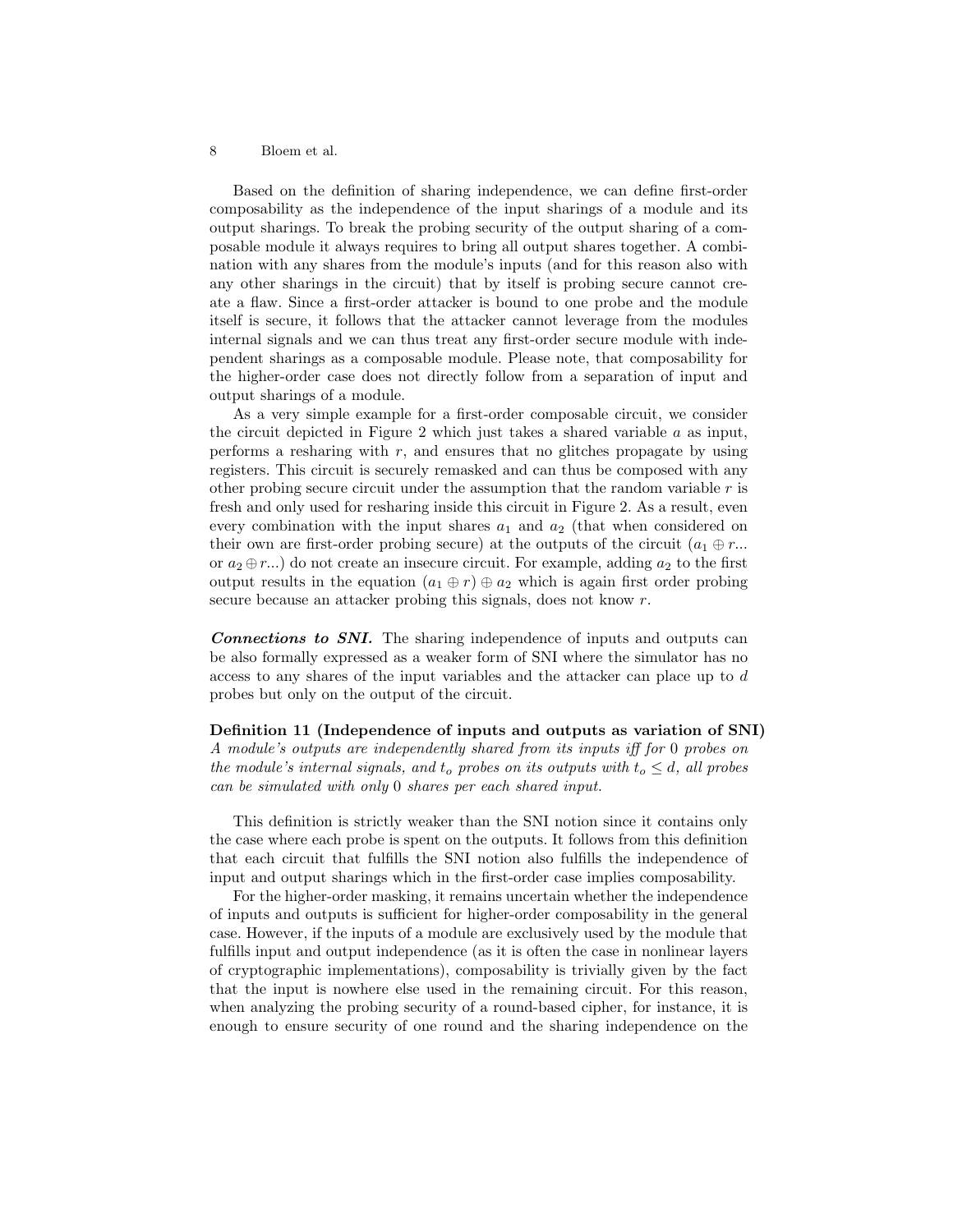

Fig. 2. Example for a very simple first-order secure and composable module

output sharings of the round function. In either case, as we discuss in the next section, the independence of modules allows for faster formal verification of the probing security in the higher-order case.

# 4 Improvements on the Formal Verification

The sharing independence notion as given in Definition 11 states that a module that fulfills this notion generates only outputs that have the same properties as it is also assumed of any other sharing of two input variables of a circuit. Namely, the module only produces sharings that are independent of all other sharings used in the remaining parts of the circuit by utilizing fresh randomness that is only used once and inside the module. We can thus treat the outputs of this module as if they are freshly shared inputs of the original circuit. Consider as an example the whole circuit from Figure 1. The registers ensure that any circuit connected to this circuit gets following the equation as input.

$$
q_1 = ((a_1b_1) \oplus (a_1b_2 \oplus c_1) \oplus r)
$$
  
\n
$$
q_2 = (\underbrace{(a_2b_2) \oplus (a_2b_1 \oplus c_2)}_{q=ab \oplus c} \oplus r)
$$
\n(2)

When we assume that  $r$  is only used inside this module, then it is quite intuitive that only by bringing the shares of  $q$  together this sharing can be demasked which would leak a, b and c. Any other composition with probing secure circuitry, even with one that contains the input sharings used to calculate the shares of  $q$  (but not the fresh mask  $r$ ), is secure. Instead of tracking the whole history of the sharing of  $q$  as given by Equation 2 we can simply replace the shares of q by a d-probing secure sharing as in Equation 3 to verify the security of the circuit. We call this process of replacing complex but independent sharings by simpler sharings *relabeling*.

$$
q_1 = (q \oplus r)
$$
  
\n
$$
q_2 = r
$$
\n(3)

Figure 3 shows how we modify an original circuit in which one of the modules produces independently shared outputs to speed up the verification by relabeling. We thus prune the output wires of the module  $M_1$ , create a new input port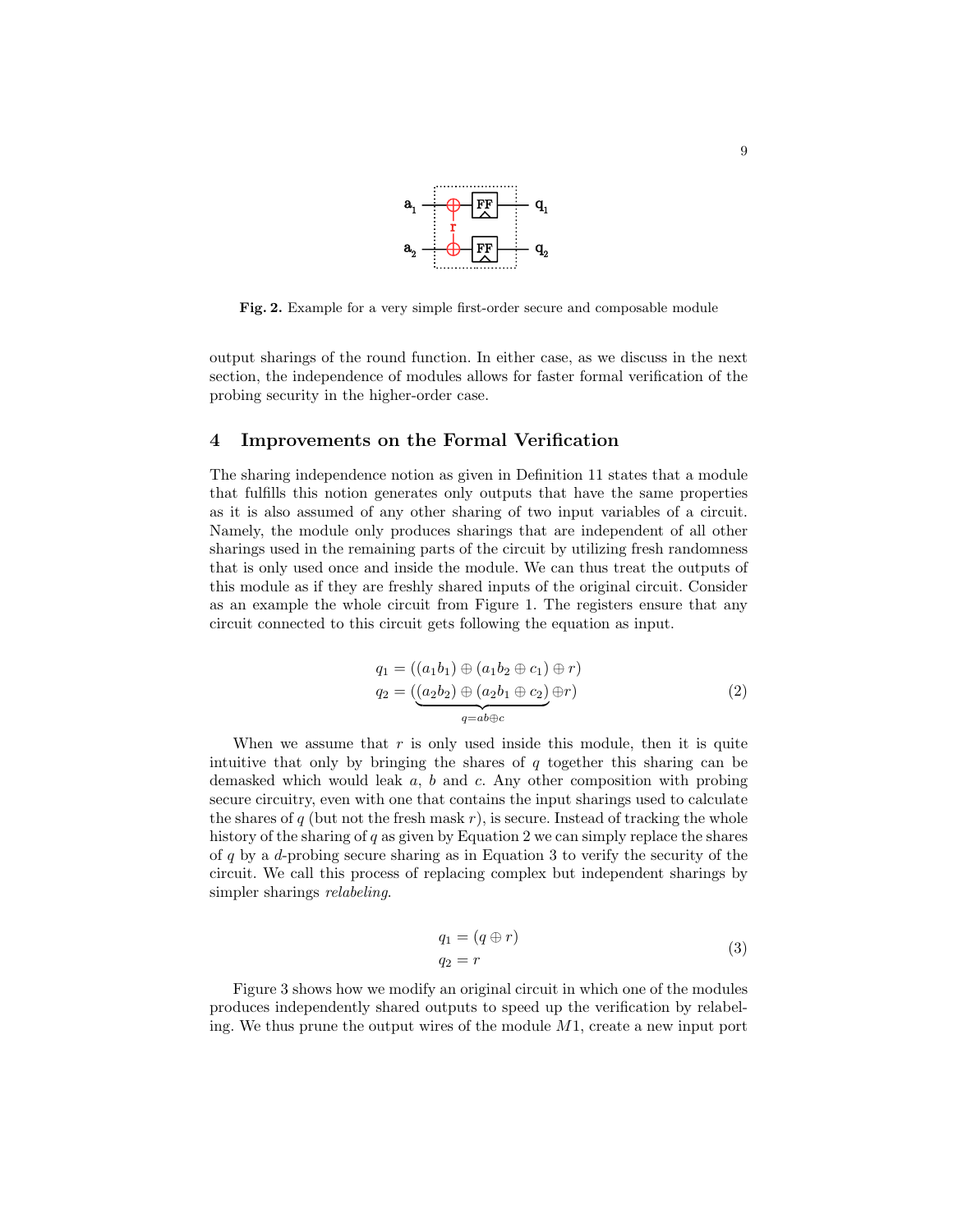10 Bloem et al.



Fig. 3. Example for relabeling of independently shared outputs

 $(p')$  and a new output port  $(p)$  for the top-level circuit and reconnect the fan-out of the module to the newly created input port. The complexity of the circuit, and therefore also the complexity of its formal verification, is reduced because the logic depth of the overall circuit is lowered. It is important to denote that our composability notion does not allow to also cut the input wires of the composable module for the higher-order case  $(d > 1)$  as in SNI, and thus complete separation of the module from the remaining circuit. In the following, we prove the correctness of our approach.

#### 4.1 Proofs for Relabeling

If not stated, we assume that all the functions are functions from  $2^X \to \mathbb{B}$ . We denote by  $|f|$  the number of minterms of f.

Lemma 12  $|f| = (1 - \hat{f}(\emptyset)) \cdot 2^{|X|-1}$ .

Definition 13 (Function independence) f is independent of g if  $|f \wedge f|$  $g|/|g| = |f \wedge \neg g|/|\neg g|$ .

The intuitive meaning of the Definition 13 is that  $f$  gives no information about q. If q is a secret then knowing f does not produce a security flaw. It is easy to see that independence is symmetric.

**Lemma 14** f is independent of g iff  $|f \wedge g| \cdot |\neg f \wedge \neg g| = |\neg f \wedge g| \cdot |f \wedge \neg g|$  iff g is independent of f.

Definition 15 (Independent function set) A set of functions  $\{f_1, ..., f_k\}$ is independent if  $\forall i \forall g : \mathbb{B}^{k-1} \rightarrow \mathbb{B}$ , we have that  $f_i$  is independent of  $g(f_1, ..., f_{i-1}, f_{i+1}, ..., f_k).$ 

**Theorem 16 (Independent functions)** Let  $f$  and  $g$  be functions such that there is no  $\emptyset \neq t \subseteq X$  such that  $\tilde{f}(t) \neq 0$  and  $\hat{g}(t) \neq 0$ . Then f and g are independent.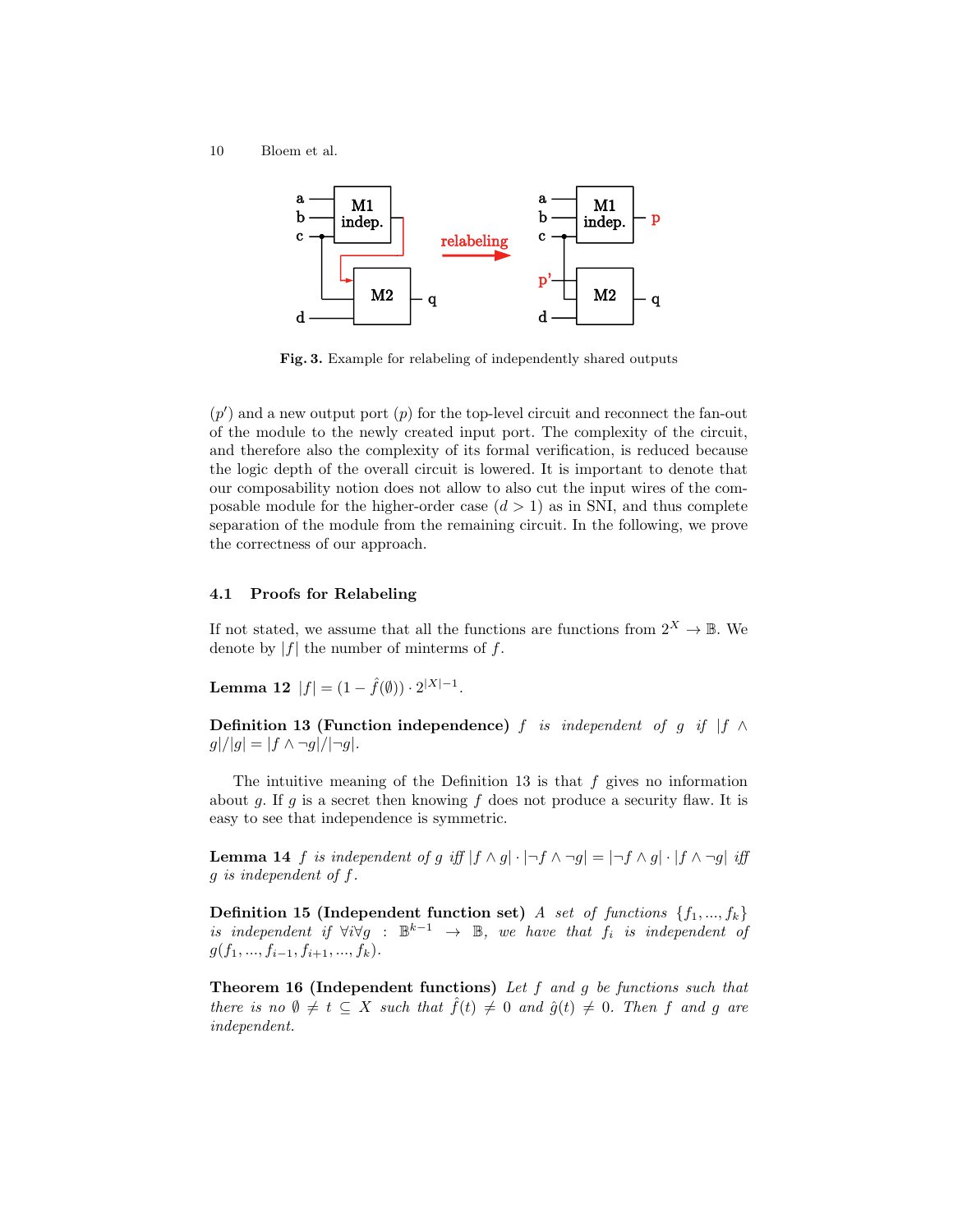*Proof.* Because the Fourier expansions of f and g do not have a term  $\emptyset \neq t \subseteq X$ such that  $\hat{f}(t) \neq 0$  and  $\hat{g}(t) \neq 0$ , we have that  $(\widehat{f} \wedge \widehat{g})(\emptyset)$  depends only on  $\hat{f}(\emptyset)$ and  $\widehat{g}(\emptyset)$ , and likewise for  $(\widehat{f}\wedge \neg g)(\emptyset)$ ,  $(\neg f \wedge \neg g)(\emptyset)$ , and  $(\neg \widehat{f} \wedge \neg g)(\emptyset)$ .

Using the Fourier expansion of conjunction and straightforward arithmetic, we can show that  $|f \wedge g| \cdot |\neg f \wedge \neg g| = (1 - \widehat{f \wedge g(\emptyset)}) \cdot 2^{|X| - 1} \cdot (1 - \widehat{f \wedge \neg g(\emptyset)}) \cdot 2^{|X| - 1} =$  $(1 - \widehat{\neg f \wedge g(\emptyset)}) \cdot 2^{|X|-1} \cdot (1 - \widehat{\neg f \wedge \neg g(\emptyset)}) \cdot 2^{|X|-1} = |\neg f \wedge g| \cdot |f \wedge \neg g|$ .

We identify a sharing  $T$  with the set of functions given by the set of shares in T.

**Definition 17 (Cut)** Given a circuit C and a set of sharings  $\mathcal{T} = \{T_1, ..., T_n\}$ where each sharing in  $\mathcal T$  is given as a set of gates in the circuit, we say that  $\mathcal T$ is a cut of C if for any sharing  $T_i \in \mathcal{T}$  and any shares  $s_j^1, ..., s_j^d \in T_j$  the set of functions  $\{val(T_j)\} \cup \bigcup_{j \in [1,n]} \{s_j^1, ..., s_j^d\}$  is independent.

Theorem 18 Let C be a circuit. The set of primary input sharings and output sharings of composable modules is cut in C.

Proof. The correctness of the theorem follows by the facts that initial sharings are independent, and the output sharing of a composable module can only depend on its inputs which is covered by the Definition 10.  $\Box$ 

Given a circuit C and its cut  $\mathcal{T}$ , one can get the circuit equivalent C' where any sharing  $T \in \mathcal{T}$  can be securely relabeled. That is, outputs of a composable module are cut and become circuit outputs, and new primary inputs are created and connected to the fan-out of the module as a sharing of a new variable. The following theorem gives the generalization of the above claim.

**Theorem 19 (Relabeling)** Let C is a circuit,  $\mathcal{T}$  be a cut in C, and C' is the equivalent of C that is cut along  $\mathcal T$ . Then C is d-probing secure if C' is d-probing secure.

*Proof.* Suppose  $P' = \{p_1, ..., p_d\}$  be a set of probes in C', and P' is secure. Let  $P$  be the corresponding probes in  $C$ . If  $P'$  is secure, it cannot depend on any sharing value in  $\mathcal T$ . Thus, it depends on at most d shares for any sharing in  $\mathcal T$ . Therefore, P depends on at most d shares of any sharing in  $\mathcal T$ , and by definition of cut, the function defined by  $\mathcal T$  is independent of any sharing in C. Then, P is secure.

Given  $C'$  is secure, all possible tuples  $P'$  of up to d probes in  $C'$  are secure, so as well as P in C. Therefore, C is d-probing secure.  $\square$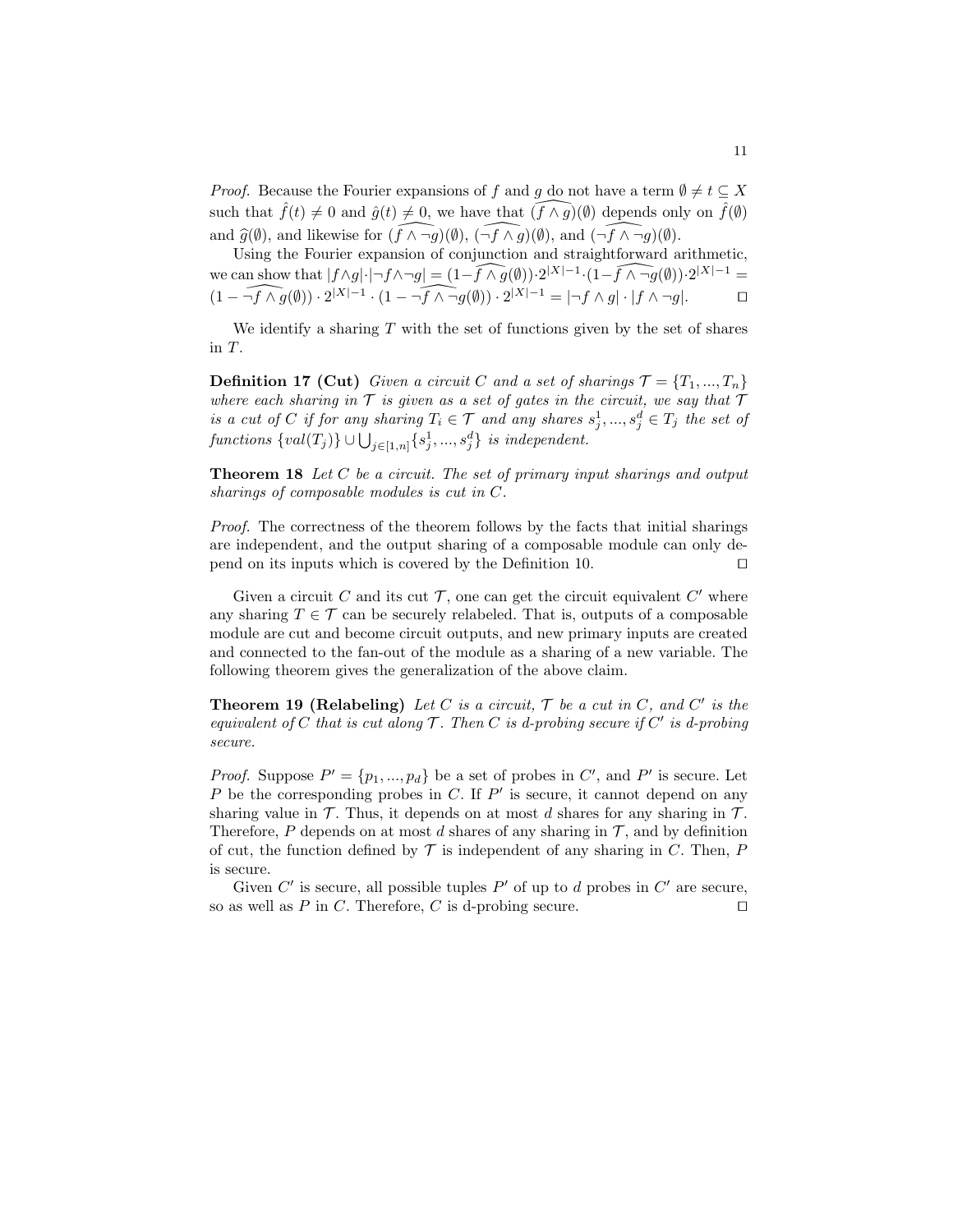12 Bloem et al.



Fig. 4. DOM AES S-box with the two relabeled modules M1 and M2 as used for verification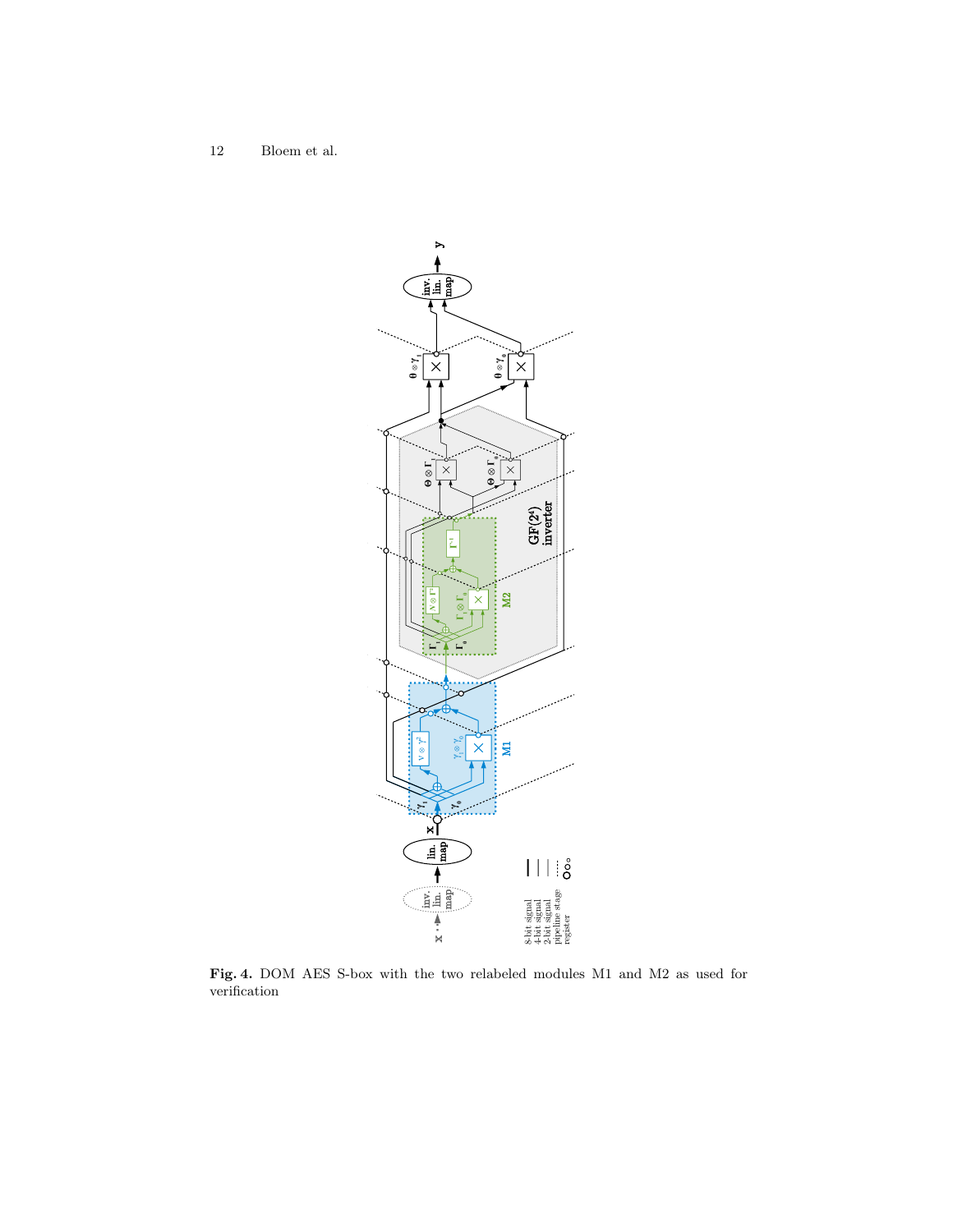### 5 Practical Experiments and Comparisons

To demonstrate the efficiency increase in the formal verification when using our independence notion, we decide to use the generic DOM AES S-box [13] depicted in Figure 4 as an example. This S-box is based on the original design of Canright [7] and was used in many masked AES implementations [4, 5, 8, 9, 11, 13, 17]. Furthermore, the AES S-box has proven to be a suitable and complex benchmark for masking schemes as well as for verification tools [1, 6].

Before the verification approaches of Bloem et al. and Barthe et al. can benefit from our approach, we first need to find suitable modules that fulfill the independence of inputs and outputs. For this purpose, we wrote a pass for the Yosys Open Synthesis Suite [22, 23] that automatically detects and extracts suitable modules. The pass searches for entry points of fresh random masks followed by two register stages (such that the compression to  $d+1$  masks is fulfilled) and tracks the signal flow forth and back to extract the modules. We then use the SAT based checking from Appendix A to verify the independence of the outputs and cut the output ports of the modules. The outputs then become outputs of the top-level module, and new inputs are created that are reconnected to the fan-out of the independent module. This way we found and extracted two suitable modules for relabeling: M1) the circuitry around the first  $GF(2^4)$ multiplier, and M2) the first  $GF(2^2)$  multiplier and registers inside the  $GF(2^4)$ inverter.

**Further optimization.** To speed up the verification even further we used in addition a trick borrowed from cryptanalysis. Since, e.g., the approach of Bloem et al. uses just an approximation of the Fourier spectrum which becomes already quite complicated after the initial linear transformation of the S-box, we fed the inverse linear transformation of the linear mapping into the S-box. We are allowed to do this since our proofs work for any independent sharing of the inputs which is given because the mapping is linearly independent since it is invertible, and the mapping is applied share-wise to the input sharings. The advantage we get from this, however, is a cleaner representation of the shared input bits after the linear mapping which we can then feed to the tools. We note that we do not cut the linear mapping away from the S-box but rather connect the fan-out of the linear transformation to the signals before the inverse linear transformation.

Results. Table 1 shows the verification results for the relabeled AES S-box up to order five as well as results for the unmodified circuit and from related work. In addition, Table 2 states some statistics on the size and complexity of the relabeled circuits, such as the number of linear and nonlinear gates, and how many secrets and masks were checked. Since our circuit transformations for relabeling introduce new secret and masks, the additional number of secrets and masks are denoted in parentheses for the relabeled circuits. Time spent on checking module independence is negligible compared to the actual verification time and not stated in the results. With relabeling, the verification times for the tool of Bloem et al. (Rebecca) and the tool of Barthe et al. (maskVerif) are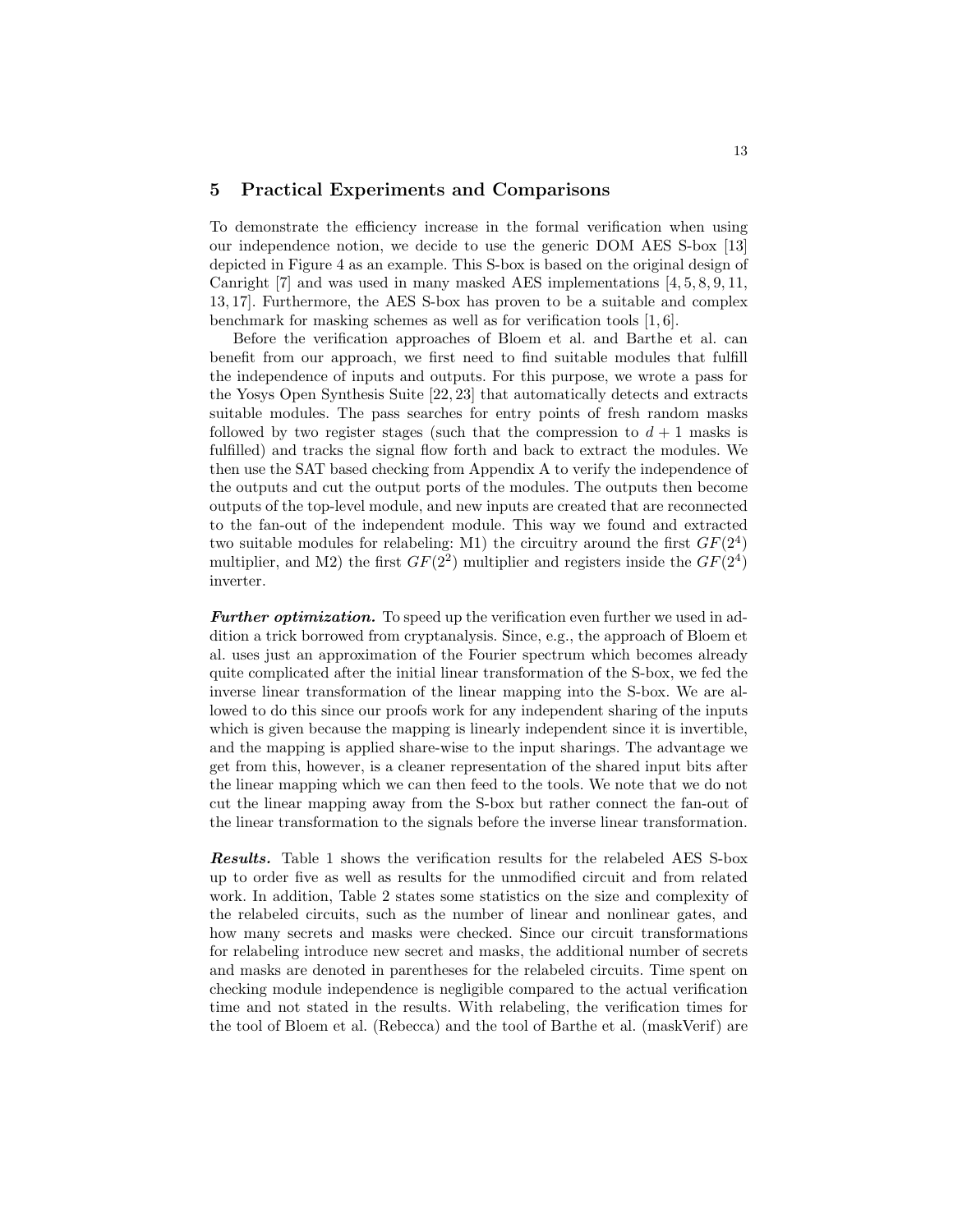| Order | $Rebecca$ [15] |                  | maskVerif [2]                                                |                |  |
|-------|----------------|------------------|--------------------------------------------------------------|----------------|--|
|       |                |                  | $w$ /o relabeling w/ relabeling w/o relabeling w/ relabeling |                |  |
|       | 10 h [6]       | $10 \text{ min}$ | 3 s  1                                                       | $\leq 0.1$ s   |  |
| 2     |                |                  |                                                              | 3s             |  |
| 3     |                |                  |                                                              | 4 m            |  |
|       |                |                  |                                                              | 9 <sub>h</sub> |  |
|       |                |                  |                                                              | 46.6 d         |  |

Table 1. Verification results for the DOM AES S-box [13]

lowered from 10 hours to 10 minutes and from 3 seconds to less than 100 ms for the first-order circuits, respectively. Since there have not been any higher-order results reported in existing works so far, we tried to verify the second-order Sbox circuits without relabeling but canceled the experiments after more than one month. With relabeling we can verify the second-order S-box in just about 3 seconds for the maskVerif tool.

Figure 5 illustrates the verification times for different protection orders including results up to the fifth protection order which takes about 46.6 days to be completed.

# 6 Conclusions and Discussion

In this work, we targeted the more efficient formal verification of circuits. As a first step, we discussed the gap between composability in the more general probing model with glitches and the strong noninterference (SNI) notion. We then introduced a sharing independence notion and demonstrated that this implies composability for first-order probing secure circuits which outputs and inputs are independently shared. Furthermore, we discussed that even for higher-order masking composability results from independence input and output sharings if there exists no feed-forward path for the inputs. In either case, we demonstrated that sharing independence helps to speed up the formal verification in existing tools from Bloem et al. [6] and Barthe et al. [1] by allowing us to relabel independently shared module outputs. We could thus reduce the verification time for a

Table 2. Statistics for the relabeled circuits, numbers in parentheses indicate additional variables induced by cutting of signals

| Order          | Gates |                                  |  | Variables |                             |  |
|----------------|-------|----------------------------------|--|-----------|-----------------------------|--|
|                |       | linear nonlinear reg secret mask |  |           |                             |  |
| 1              | 460   |                                  |  |           | $144\ 278\ 8\ (6)\ 26\ (6)$ |  |
| $\overline{2}$ | 978   |                                  |  |           | 324 471 8 (6) 54 (12)       |  |
| 3              | 1,688 |                                  |  |           | 576 700 8 (6) 108 (18)      |  |
| 4              | 2,590 |                                  |  |           | 900 965 8 (6) 180 (24)      |  |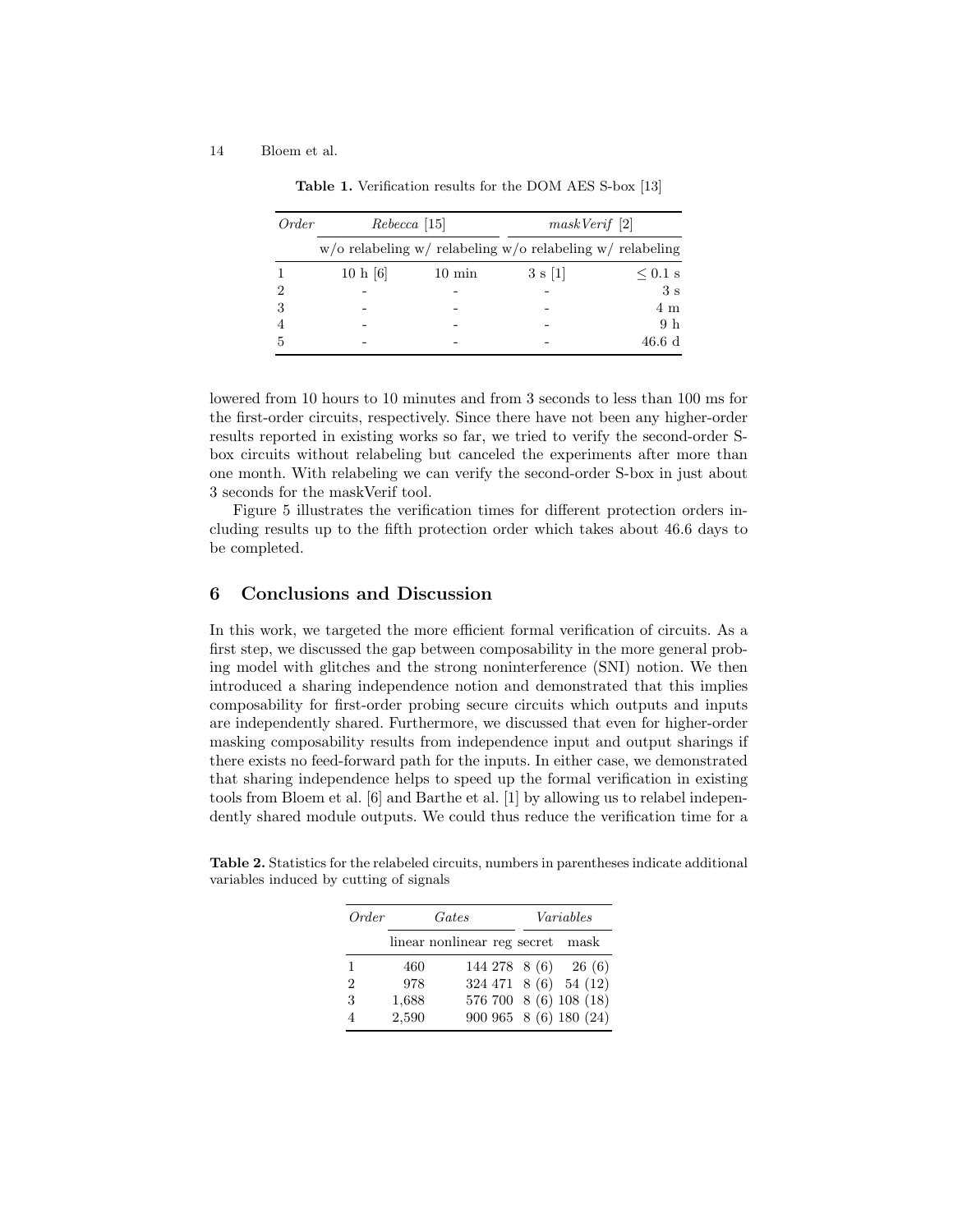

Fig. 5. Protection order versus verification time of DOM AES S-box

first-order DOM masked AES S-box from 10 hours to 8 minutes and from 3 seconds to less than 0.1 seconds respectively. We also presented the first verification results for the higher-order DOM masked AES S-box up to order 5. With these results, we are now for the first time able to prove large circuits for higher-order security directly on the netlist of a masked hardware implementation. Also, we now have formal justification for round-separated analysis of side-channel information of cryptographic implementations which round functions fulfill input and output sharing independence.

Future work. Our work opens the door to some new and interesting research questions.

- Even though relabeling results in a significant speed-up for the higher-order verification, it remains uncertain whether or not composability follows from the sharing independence of input and outputs in the general case. This would allow for separated verification of modules and would speed-up the verification even more.
- For the search for suitable candidates for independent modules, we focused on finding patterns that consist of a combination of an XOR gate with fresh randomness followed by two register stages before the next nonlinear transformation. There exists another thinkable relabeling point that is located inside the last multiplier stage in Figure 4. We did not consider this as an independent module, since using it would mean that we need to change more in the circuitry than just connecting and disconnecting of wires. Nevertheless, this could be another way to speed up the verification if one finds the correct formal justification to do so.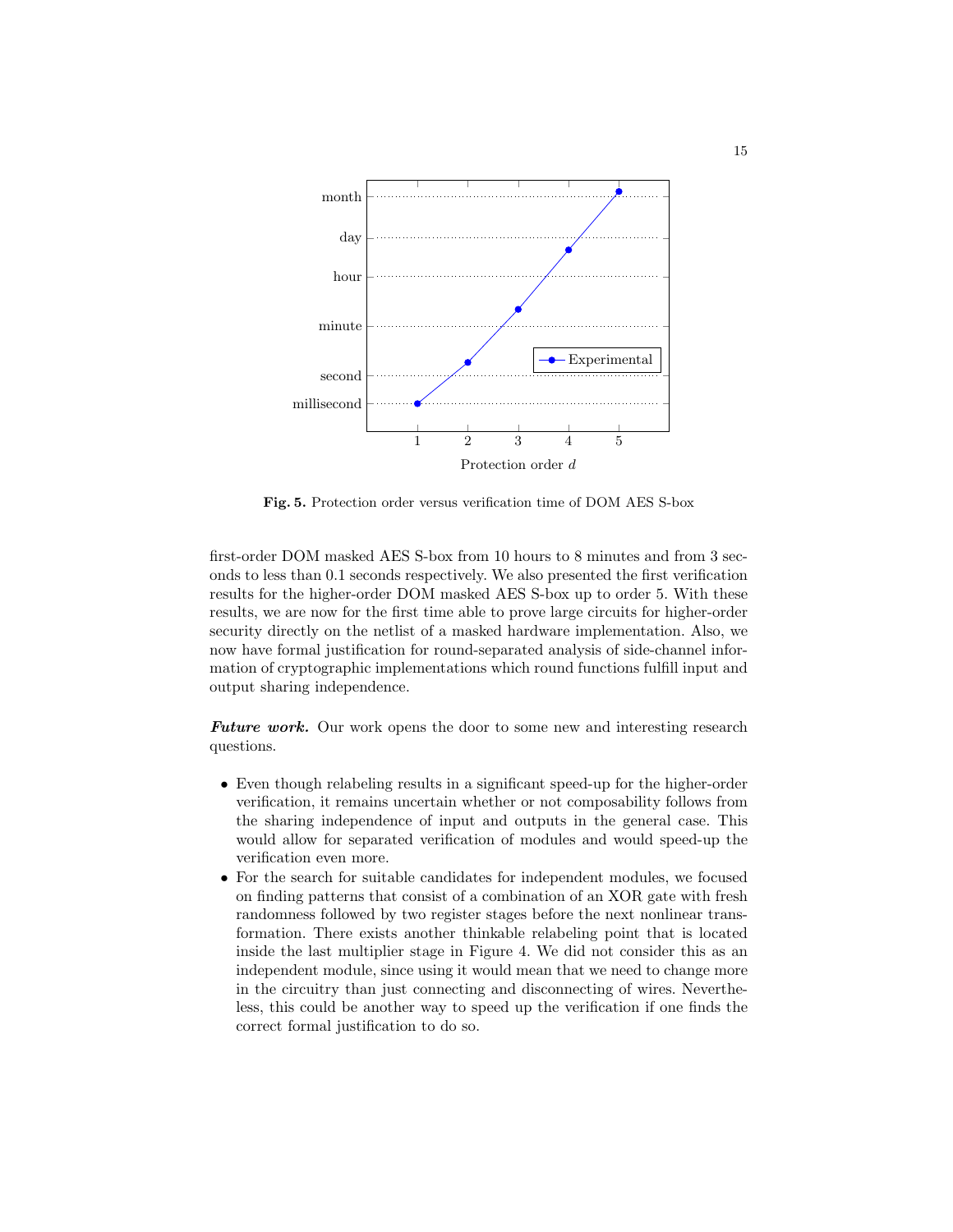- 16 Bloem et al.
	- Existing verification tools are not able to handle feedback loops and do not consider the actual control flow in their verification. Especially firstorder circuits for which there exist masking solutions which reuse randomness from different clock cycles or even switch between the source of randomness requires manual treatment. One possible solution is to unroll feedback loops up to a certain clock cycle to analyze the security within a limited number of iterations.
	- Another open question is the assessment of the amount of leakage for a given flaw once it is detected. At the moment the solutions of Bloem et al. and Barthe et al. do not support analysis on the severity for a given flaw. The approach of Bloem et al. could be theoretically extended towards the precise calculation of the Fourier spectrum for a given flaw which could then serve as a basis for the quantification of the leakage. However, such calculations could soon become unfeasible due to their high complexity.

# Acknowledgements.

We want to thank Sonia Belaïd, Gilles Barthe, Pierre-Alain Fouque, and Benjamin Grégoire for the helpful discussions and support with their maskVerif tool [2]. This work has received funding from the European Research Council (ERC) under the European Union's Horizon 2020 research and innovation programme (grant agreement No 681402). This work has been supported by the Austrian Research Promotion Agency (FFG) via the project IoT4CPS. Furthermore, the work has been supported in part by the Austrian Science Fund (FWF) through project S11406-N23 and project W1255-N23.

# References

- 1. G. Barthe, S. Belaïd, F. Dupressoir, P. Fouque, B. Grégoire, P. Strub, and R. Zucchini. Strong non-interference and type-directed higher-order masking. In ACM Conference on Computer and Communications Security, pages 116–129. ACM, 2016.
- 2. G. Barthe, S. Belaïd, P. Fouque, and B. Grégoire. maskverif: a formal tool for analyzing software and hardware masked implementations. IACR Cryptology ePrint Archive, 2018:562, 2018.
- 3. B. Bilgin, B. Gierlichs, S. Nikova, V. Nikov, and V. Rijmen. Higher-order threshold implementations. In  $ASIACRYPT (2)$ , volume 8874 of Lecture Notes in Computer Science, pages 326–343. Springer, 2014.
- 4. B. Bilgin, B. Gierlichs, S. Nikova, V. Nikov, and V. Rijmen. A more efficient AES threshold implementation. In AFRICACRYPT, volume 8469 of Lecture Notes in Computer Science, pages 267–284. Springer, 2014.
- 5. B. Bilgin, B. Gierlichs, S. Nikova, V. Nikov, and V. Rijmen. Trade-offs for threshold implementations illustrated on AES. IEEE Trans. on CAD of Integrated Circuits and Systems, 34(7):1188–1200, 2015.
- 6. R. Bloem, H. Groß, R. Iusupov, B. Könighofer, S. Mangard, and J. Winter. Formal verification of masked hardware implementations in the presence of glitches. In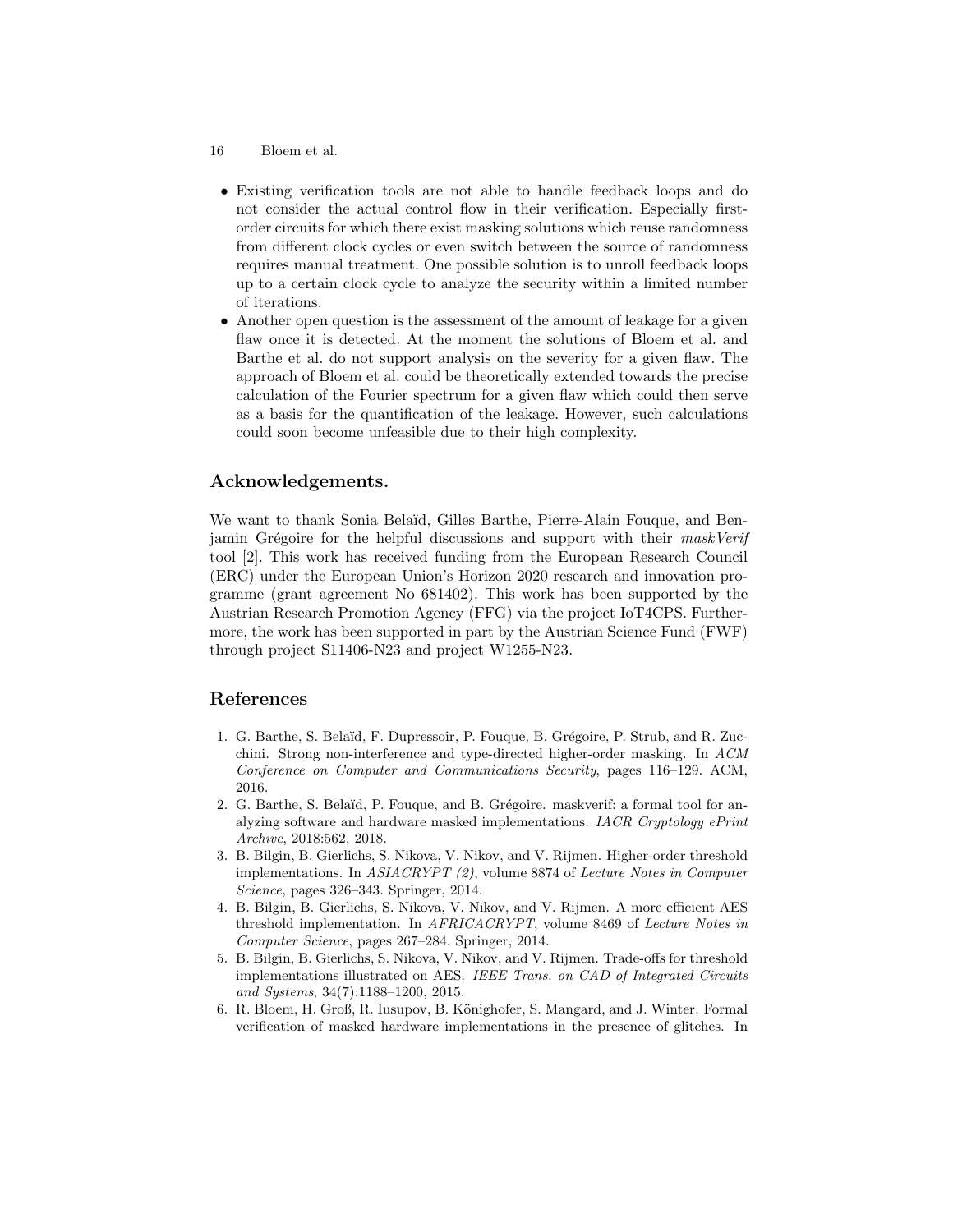EUROCRYPT (2), volume 10821 of Lecture Notes in Computer Science, pages 321–353. Springer, 2018.

- 7. D. Canright. A very compact s-box for AES. In CHES, volume 3659 of Lecture Notes in Computer Science, pages 441–455. Springer, 2005.
- 8. T. D. Cnudde, B. Bilgin, O. Reparaz, V. Nikov, and S. Nikova. Higher-order threshold implementation of the AES s-box. In CARDIS, volume 9514 of Lecture Notes in Computer Science, pages 259–272. Springer, 2015.
- 9. T. D. Cnudde, O. Reparaz, B. Bilgin, S. Nikova, V. Nikov, and V. Rijmen. Masking AES with d+1 shares in hardware. In CHES, volume 9813 of Lecture Notes in Computer Science, pages 194–212. Springer, 2016.
- 10. S. Faust, V. Grosso, S. M. D. Pozo, C. Paglialonga, and F. Standaert. Composable masking schemes in the presence of physical defaults and the robust probing model. IACR Cryptology ePrint Archive, 2017:711, 2017.
- 11. H. Groß, R. Iusupov, and R. Bloem. Generic low-latency masking in hardware. IACR Trans. Cryptogr. Hardw. Embed. Syst., 2018(2):1–21, 2018.
- 12. H. Groß and S. Mangard. Reconciling d+1 masking in hardware and software. In CHES, volume 10529 of Lecture Notes in Computer Science, pages 115–136. Springer, 2017.
- 13. H. Groß, S. Mangard, and T. Korak. Domain-oriented masking: Compact masked hardware implementations with arbitrary protection order. IACR Cryptology ePrint Archive, 2016:486, 2016.
- 14. Y. Ishai, A. Sahai, and D. A. Wagner. Private circuits: Securing hardware against probing attacks. In CRYPTO, volume 2729 of Lecture Notes in Computer Science, pages 463–481. Springer, 2003.
- 15. R. Iusupov. REBECCA Masking verification tool. https://github.com/riusupov/rebecca.
- 16. P. C. Kocher, J. Jaffe, and B. Jun. Differential power analysis. In CRYPTO, volume 1666 of Lecture Notes in Computer Science, pages 388–397. Springer, 1999.
- 17. A. Moradi, A. Poschmann, S. Ling, C. Paar, and H. Wang. Pushing the limits: A very compact and a threshold implementation of AES. In EUROCRYPT, volume 6632 of Lecture Notes in Computer Science, pages 69–88. Springer, 2011.
- 18. S. Nikova, C. Rechberger, and V. Rijmen. Threshold implementations against sidechannel attacks and glitches. In ICICS, volume 4307 of Lecture Notes in Computer Science, pages 529–545. Springer, 2006.
- 19. R. O'Donnell. Analysis of Boolean Functions. Cambridge University Press, 2014.
- 20. J. Quisquater and D. Samyde. Electromagnetic analysis (EMA): measures and counter-measures for smart cards. In E-smart, volume 2140 of Lecture Notes in Computer Science, pages 200–210. Springer, 2001.
- 21. O. Reparaz, B. Bilgin, S. Nikova, B. Gierlichs, and I. Verbauwhede. Consolidating masking schemes. In CRYPTO (1), volume 9215 of Lecture Notes in Computer Science, pages 764–783. Springer, 2015.
- 22. C. Wolf. Yosys Open SYnthesis Suite. http://www.clifford.at/yosys/.
- 23. C. Wolf and J. Glaser. Yosys a free verilog synthesis suite. In Proceedings of Austrochip 2013, 2013.
- 24. G. Xiao and J. L. Massey. A spectral characterization of correlation-immune combining functions. IEEE Trans. Information Theory, 34(3):569–571, 1988.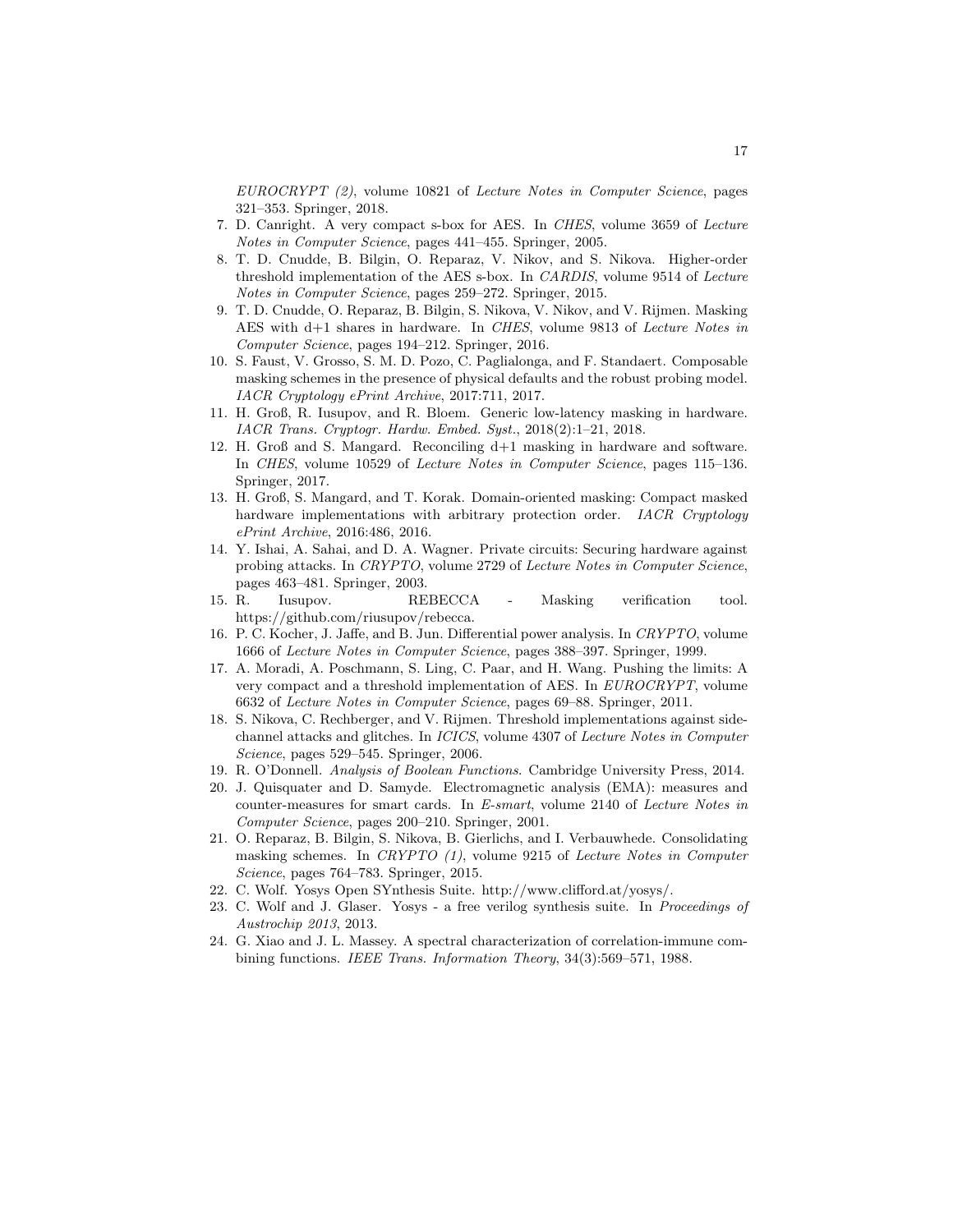# A Independence checking

We introduce the the method to check order-d sharing independence according to the Definition 9. We encoded a problem into formulas in propositional logic and use SAT solving as a resolution procedure. Intuitively, we encode the semantics of the module in a way described in [6], and connect an XOR gate (checking gate) to any possible subset of up to d signals from each sharing. Then, if the output of the checking gate is 1-order secure, the sharings are d-probing independent.

Let C be a circuit. For each gate g we introduce a set of Boolean variables  $X_q = \{x_q \mid x \in X\}$ , additionally for each gate in input and output sharings we create a Boolean *activation variable*  $a_g$ . For a checking gate  $g_c$  we introduce a set of Boolean variables  $X_{g_c}$ . We define a formula  $\Psi$  to check whether the sharings are d-probing independent.  $L$  and  $N$  are the sets of linear gates and nonlinear gates, resp. Formula  $\Psi$  consist of multiple parts:

$$
\Psi = \bigwedge_{g \in I} \Psi_{\mathrm{inp}}(g) \wedge \bigwedge_{g \in N} \Psi_{\mathrm{nl}}(g) \wedge \bigwedge_{g \in L} \Psi_{\mathrm{lin}}(g) \wedge \bigwedge_{g \in R} \Psi_{\mathrm{reg}}(g).
$$

The labeling of the inputs is determined by  $\mathcal{I}$ . For  $X' \subseteq X$ , we define

$$
\psi_g(X') = \bigwedge_{x \in X} \begin{cases} x_g(X') & \text{if } x \in X', \\ \neg x_g(X') & \text{if } x \notin X', \text{ and} \end{cases}
$$

$$
\Psi_{\text{inp}}(g) = \bigvee_{X' \subseteq X : \widehat{\mathcal{I}(g)}(X') \neq 0} \psi_g(X').
$$

To define the behavior of linear and nonlinear gates we define the following auxiliary formulas, where  $T = (t_1, \ldots, t_n)$ ,  $U = (u_1, \ldots, u_n)$ , and  $V = (v_1, \ldots, v_n)$  are ordered sets of variables, and define  $\leftrightarrow$  to denote equality.

$$
\Psi_{\text{empty}}(T) = \bigwedge_{i} \neg t_{i},
$$
  

$$
\Psi_{\text{copy}}(T, U) = \bigwedge_{i} (t_{i} \leftrightarrow u_{i}), \text{ and}
$$
  

$$
\Psi_{\text{lin}}(T, U, V) = \bigwedge_{i} (t_{i} \leftrightarrow (u_{i} \oplus v_{i})).
$$

For a linear gate g with inputs  $g'$  and  $g''$ , we use the formula

$$
\Psi_{\text{lin}}(g) = \Psi_{\text{lin}}(X_g, X_{g'}, X_{g''}),
$$

for a nonlinear gate g with inputs  $g'$  and  $g''$ , we use the formula

 $\Psi_{\rm nl}(g) = \Psi_{\rm empty}(X_g) \vee \Psi_{\rm copy}(X_g, X_{g'}) \vee \Psi_{\rm copy}(X_g, X_{g''}) \vee \Psi_{\rm lin}(X_g, X_{g'}, X_{g''}),$  and for a register g withs input g', we simply have  $\Psi_{reg}(g) = \Psi_{copy}(X_g, X_g')$ .